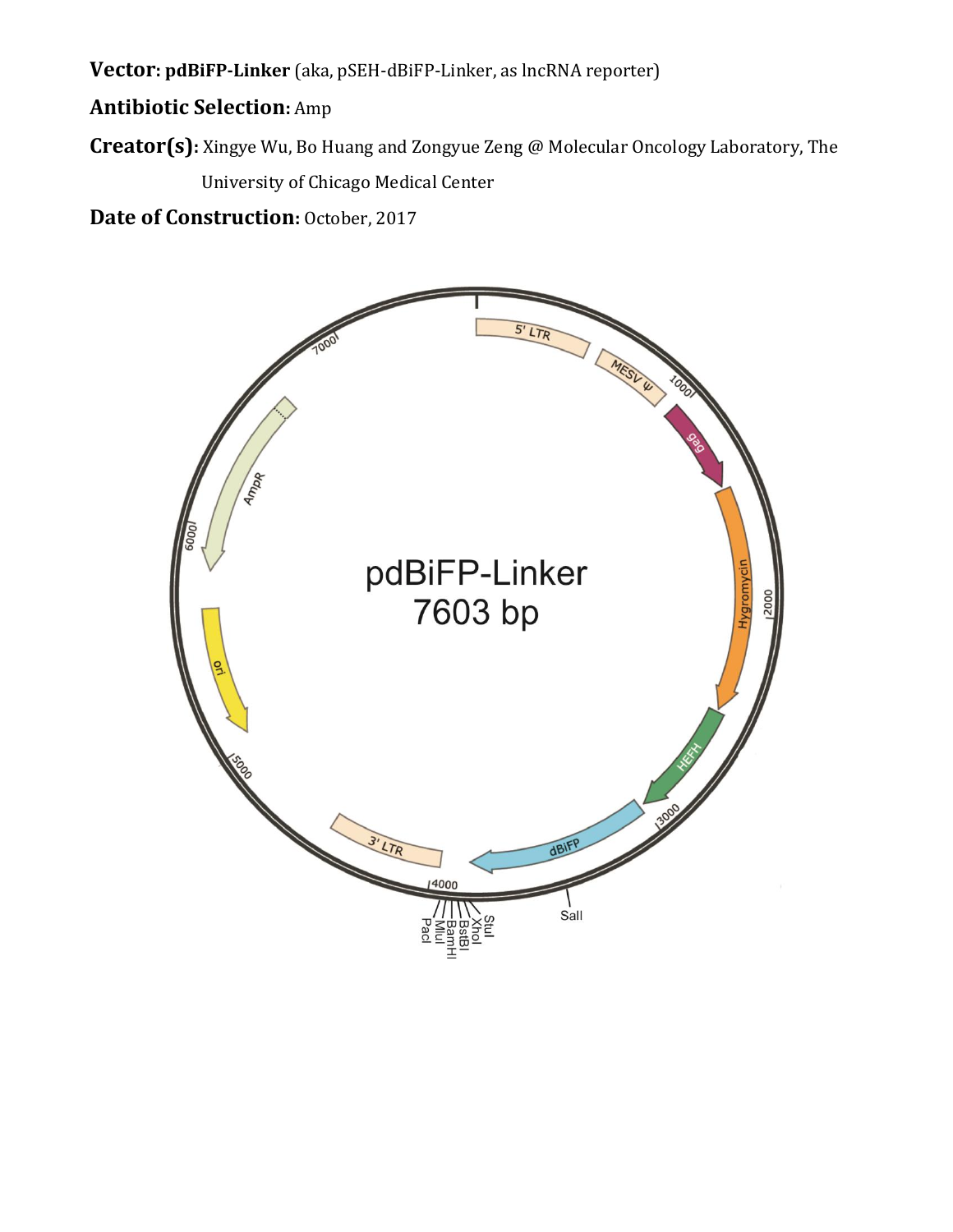## **pSEH-dBiFP-Linker (aka, pdBiFP-Linker)**

TGAAAGACCCCACCTGTAGGTTTGGCAAGCTAGCTTAAGTAACGCCATTTTGCAAGGCATGGAAAATACATAACTGAGAATAGAGAAGTTA GATCAAGGTTAGGAACAGAGAGACAGCAGAATATGGGCCAAACAGGATATCTGTGGTAAGCAGTTCCTCCCCGGCTCAGGGCCAAGAACAG ATGGTCCCCAGATGCGGTCCCGCCCTCAGCAGTTTCTAGAGAACCATCAGATGTTTCCAGGGTGCCCCAAGGACCTGAAATGACCCTGTGC CTTATTTGAACTAACCAATCAGTTCGCTTCTCGCTTCTGTTCGCGCGCTTCTGCTCCCCGAGCTCAATAAAAGAGCCCACAACCCCTCACT CGGCGCGCCAGTCCTCCGATAGACTGCGTCGCCCGGGTACCCGTATTCCCAATAAAGCCTCTTGCTGTTTGCATCCGAATCGTGGACTCGC TGATCCTTGGGAGGGTCTCCTCAGATTGATTGACTGCCCACCTCGGGGGTCTTTCATTTGGAGGTTCCACCGAGATTTGGAGACCCCTGCC CAGGGACCACCGACCCCCCCGCCGGGAGGTAAGCTGGCCAGCGGTCGTTTCGTGTCTGTCTCTGTCTTTGTGCGTGTTTGTGCCGGCATCT AATGTTTGCGCCTGCGTCTGTACTAGTTAGCTAACTAGCTCTGTATCTGGCGGACCCGTGGTGGAACTGACGAGTTCTGAACACCCGGCCG CAACCCTGGGAGACGTCCCAGGGACTTTGGGGGCCGTTTTTGTGGCCCGACCTGAGGAAGGGAGTCGATGTGGAATCCGACCCCGTCAGGA TATGTGGTTCTGGTAGGAGACGAGAACCTAAAACAGTTCCCGCCTCCGTCTGAATTTTTGCTTTCGGTTTGGAACCGAAGCCGCGCGTCTT GTCTGCTGCAGCGCTGCAGCATCGTTCTGTGTTGTCTCTGTCTGACTGTGTTTCTGTATTTGTCTGAAAATTAGGGCCAGACTGTTACCAC TCCCTTAAGTTTGACCTTAGGTCACTGGAAAGATGTCGAGCGGATCGCTCACAACCAGTCGGTAGATGTCAAGAAGAGACGTTGGGTTACC TTCTGCTCTGCAGAATGGCCAACCTTTAACGTCGGATGGCCGCGAGACGGCACCTTTAACCGAGACCTCATCACCCAGGTTAAGATCAAGG TCTTTTCACCTGGCCCGCATGGACACCCAGACCAGGTCCCCTACATCGTGACCTGGGAAGCCTTGGCTTTTGACCCCCCTCCCTGGGTCAA GCCCTTTGTACACCCTAAGCCTCCGCCTCCTCTTCCTCCATCCGCCCCGTCTCTCCCCCTTGAACCTCCTCGTTCGACCCCGCCTCGATCC TCCCTTTATCCAGCCCTCACTCCTTCTCTAGGCGCCGGAATTCatgcatACCATGGGCATGAAAAAGCCTGAACTCACCGCGACGTCTGTC GAGAAGTTTCTGATCGAAAAGTTCGACAGCGTCTCCGACCTGATGCAGCTCTCGGAGGGCGAAGAATCTCGTGCTTTCAGCTTCGATGTAG GAGGGCGTGGATATGTCCTGCGGGTAAATAGCTGCGCCGATGGTTTCTACAAAGATCGTTATGTTTATCGGCACTTTGCATCGGCCGCGCT CCCGATTCCGGAAGTGCTTGACATTGGGGAATTCAGCGAGAGCCTGACCTATTGCATCTCCCGCCGTGCACAGGGTGTCACGTTGCAAGAC CTGCCTGAAACCGAACTGCCCGCTGTTCTGCAGCCGGTCGCGGAGGCCATGGATGCGATCGCTGCGGCCGATCTTAGCCAGACGAGCGGGT TCGGCCCATTCGGACCGCAAGGAATCGGTCAATACACTACATGGCGTGATTTCATATGCGCGATTGCTGATCCCCATGTGTATCACTGGCA AACTGTGATGGACGACACCGTCAGTGCGTCCGTCGCGCAGGCTCTCGATGAGCTGATGCTTTGGGCCGAGGACTGCCCCGAAGTCCGGCAC CTCGTGCACGCGGATTTCGGCTCCAACAATGTCCTGACGGACAATGGCCGCATAACAGCGGTCATTGACTGGAGCGAGGCGATGTTCGGGG ATTCCCAATACGAGGTCGCCAACATCTTCTTCTGGAGGCCGTGGTTGGCTTGTATGGAGCAGCAGACGCGCTACTTCGAGCGGAGGCATCC GGAGCTTGCAGGATCGCCGCGGCTCCGGGCGTATATGCTCCGCATTGGTCTTGACCAACTCTATCAGAGCTTGGTTGACGGCAATTTCGAT GATGCAGCTTGGGCGCAGGGTCGATGCGACGCAATCGTCCGATCCGGAGCCGGGACTGTCGGGCGTACACAAATCGCCCGCAGAAGCGCGG CCGTCTGGACCGATGGCTGTGTAGAAGTACTCGCCGATAGTGGAAACCGACGCCCCAGCACTCGTCCGtagtttaaacatgcagCGCTCCG GTGCCCGTCAGTGGGCAGAGCGCACATCGCCCACAGTCCCCGAGAAGTTGGGGGGAGGGGTCGGCAATTGAACCGGTGCCTAGAGAAGGTG GCGCGGGGTAAACTGGGAAAGTGATGTCGTGTACTGGCTCCGCCTTTTTCCCGAGGGTGGGGGAGAACCGTATATAAGTGCAGTAGTCGCC GTGAACGTTCTTTTTCGCAACGGGTTTGCCGCCAGAACACAGCTGAAGCTAGCTTCGAGGGGCTCGCATCTCTCCTTCACGCGCCCGCCGC CCTACCTGAGGCCGCCATCCACGCCGGTTGAGTCGCGTTCTGCCGCCTCCCGCCTGTGGTGCCTCCTGAACTGCGTCCGCCGTCTAGGTAA GTTTAAAGCTCAGGTCGAGACCGGGCCTTTGTCCGGCGCTCCCTTGGAGCCTACCTAGACTCAGCCGGCTCTCCACGCTTTGCCTGACCCT GCTTGCTCAACTCTACGTCTTTGTTTCGTTTTCTGTTCTGCGCCGTTACAGATCCAAGCTGTGACCGGCGCCTACatcgatccgcggAGAt ctaagcttGccaccATGGTGGAGAAATTCGTGGGAACCTGGAAAATCGCAGACAGTCATAACTTTGGAGAGTACCTGAAGGCAATCGGAGC CCCTAAGGAACTGTCTGACGGCGGAGATGCCACCACACCAACCCTGTACATCAGCCAGAAGGACGGAGATAAAATGACAGTGAAGATTGAG AACGGGCCCCCTACATTCCTGGACACTCAGGTGAAGTTCAAACTGGGCGAGGAGTTCGACGAGTTTCCCAGCGATAGGAGAAAGGGGGTGA AATCCGTGGTCAATCTGGTCGGCGAAAAGCTGGTGTACGTCCAGAAATGGGACGGCAAGGAGACTACCTATGTGCGGGAAATCAAGGATGG AAAACTGGTCGTGACCCTGACAATGGGAGATGTGGTGGCAGTGCGGAGTTACAGACGGGCTACAGAAGTCGACgccaccATGggaAGCCAC GGGTTCCCGCCGGAGGTGGAGGAGCAGGATGATGGCACGCTGCCCATGTCTTGTGCCCAGGAGAGCGGGATGGACCGTCACCCTGCAGCCT GTGCTTCTGCTAGGATCAATGTGggtatacctTCGCACGGATTCCCACCAGAGGTAGAGGAGCAGGACGACGGAACACTCCCAATGTCGTG CGCACAGGAGTCGGGAATGGACCGGCACCCAGCAGCATGCGCATCGGCACGGATCAACGTAggtatacctTCACATGGCTTTCCCCCCGAA GTCGAAGAACAAGATGATGGCACCCTTCCCATGTCATGTGCCCAAGAATCAGGCATGGATCGACATCCCGCCGCCTGTGCCTCAGCCCGAA TCAATGTCTAAaggcctctcgagttcgaaggatccACGCGTGGGCCCggaggcggcgattacaaggatgacgacgataagataTGAattct taattaaCGATAAAATAAAAGATTTTATTTAGTCTCCAGAAAAAGGGGGGAATGAAAGACCCCACCTGTAGGTTTGGCAAGCTAGCTTAAG TAACGCCATTTTGCAAGGCATGGAAAATACATAACTGAGAATAGAGAAGTTCAGATCAAGGTTAGGAACAGAGAGACAGCAGAATATGGGC CAAACAGGATATCTGTGGTAAGCAGTTCCTGCCCCGGCTCAGGGCCAAGAACAGATGGTCCCCAGATGCGGTCCCGCCCTCAGCAGTTTCT AGAGAACCATCAGATGTTTCCAGGGTGCCCCAAGGACCTGAAATGACCCTGTGCCTTATTTGAACTAACCAATCAGTTCGCTTCTCGCTTC TGTTCGCGCGCTTCTGCTCCCCGAGCTCAATAAAAGAGCCCACAACCCCTCACTCGGCGCGCCAGTCCTCCGATAGACTGCGTCGCCCGGG TACCCGTGTATCCAATAAACCCTCTTGCAGTTGCATCCGACTTGTGGTCTCGCTGTTCCTTGGGAGGGTCTCCTCTGAGTGATTGACTACC CGTCAGCGGGGGTCTTTCATGGGTAACAGTTTCTTGAAGTTGGAGAACAACATTCTGAGGGTAGGAGTCGAATATTAAGTAATCCTGACTC AATTAGCCACTGTTTTGAATCCACATACTCCAATACTCCTGAAATAGTTCATTATGGACAGCGCAGAAGAGCTGGGGAGAATTAATTCGTA ATCATGGTCATAGCTGTTTCCTGTGTGAAATTGTTATCCGCTCACAATTCCACACAACATACGAGCCGGAAGCATAAAGTGTAAAGCCTGG GGTGCCTAATGAGTGAGCTAACTCACATTAATTGCGTTGCGCTCACTGCCCGCTTTCCAGTCGGGAAACCTGTCGTGCCAGCTGCATTAAT GAATCGGCCAACGCGCGGGGAGAGGCGGTTTGCGTATTGGGCGCTCTTCCGCTTCCTCGCTCACTGACTCGCTGCGCTCGGTCGTTCGGCT GCGGCGAGCGGTATCAGCTCACTCAAAGGCGGTAATACGGTTATCCACAGAATCAGGGGATAACGCAGGAAAGAACATGTGAGCAAAAGGC CAGCAAAAGGCCAGGAACCGTAAAAAGGCCGCGTTGCTGGCGTTTTTCCATAGGCTCCGCCCCCCTGACGAGCATCACAAAAATCGACGCT CAAGTCAGAGGTGGCGAAACCCGACAGGACTATAAAGATACCAGGCGTTTCCCCCTGGAAGCTCCCTCGTGCGCTCTCCTGTTCCGACCCT GCCGCTTACCGGATACCTGTCCGCCTTTCTCCCTTCGGGAAGCGTGGCGCTTTCTCATAGCTCACGCTGTAGGTATCTCAGTTCGGTGTAG GTCGTTCGCTCCAAGCTGGGCTGTGTGCACGAACCCCCCGTTCAGCCCGACCGCTGCGCCTTATCCGGTAACTATCGTCTTGAGTCCAACC CGGTAAGACACGACTTATCGCCACTGGCAGCAGCCACTGGTAACAGGATTAGCAGAGCGAGGTATGTAGGCGGTGCTACAGAGTTCTTGAA GTGGTGGCCTAACTACGGCTACACTAGAAGGACAGTATTTGGTATCTGCGCTCTGCTGAAGCCAGTTACCTTCGGAAAAAGAGTTGGTAGC TCTTGATCCGGCAAACAAACCACCGCTGGTAGCGGTGGTTTTTTTGTTTGCAAGCAGCAGATTACGCGCAGAAAAAAAGGATCTCAAGAAG ATCCTTTGATCTTTTCTACGGGGTCTGACGCTCAGTGGAACGAAAACTCACGTTAAGGGATTTTGGTCATGAGATTATCAAAAAGGATCTT CACCTAGATCCTTTTAAATTAAAAATGAAGTTTTAAATCAATCTAAAGTATATATGAGTAAACTTGGTCTGACAGTTACCAATGCTTAATC AGTGAGGCACCTATCTCAGCGATCTGTCTATTTCGTTCATCCATAGTTGCCTGACTCCCCGTCGTGTAGATAACTACGATACGGGAGGGCT TACCATCTGGCCCCAGTGCTGCAATGATACCGCGAGACCCACGCTCACCGGCTCCAGATTTATCAGCAATAAACCAGCCAGCCGGAAGGGC CGAGCGCAGAAGTGGTCCTGCAACTTTATCCGCCTCCATCCAGTCTATTAATTGTTGCCGGGAAGCTAGAGTAAGTAGTTCGCCAGTTAAT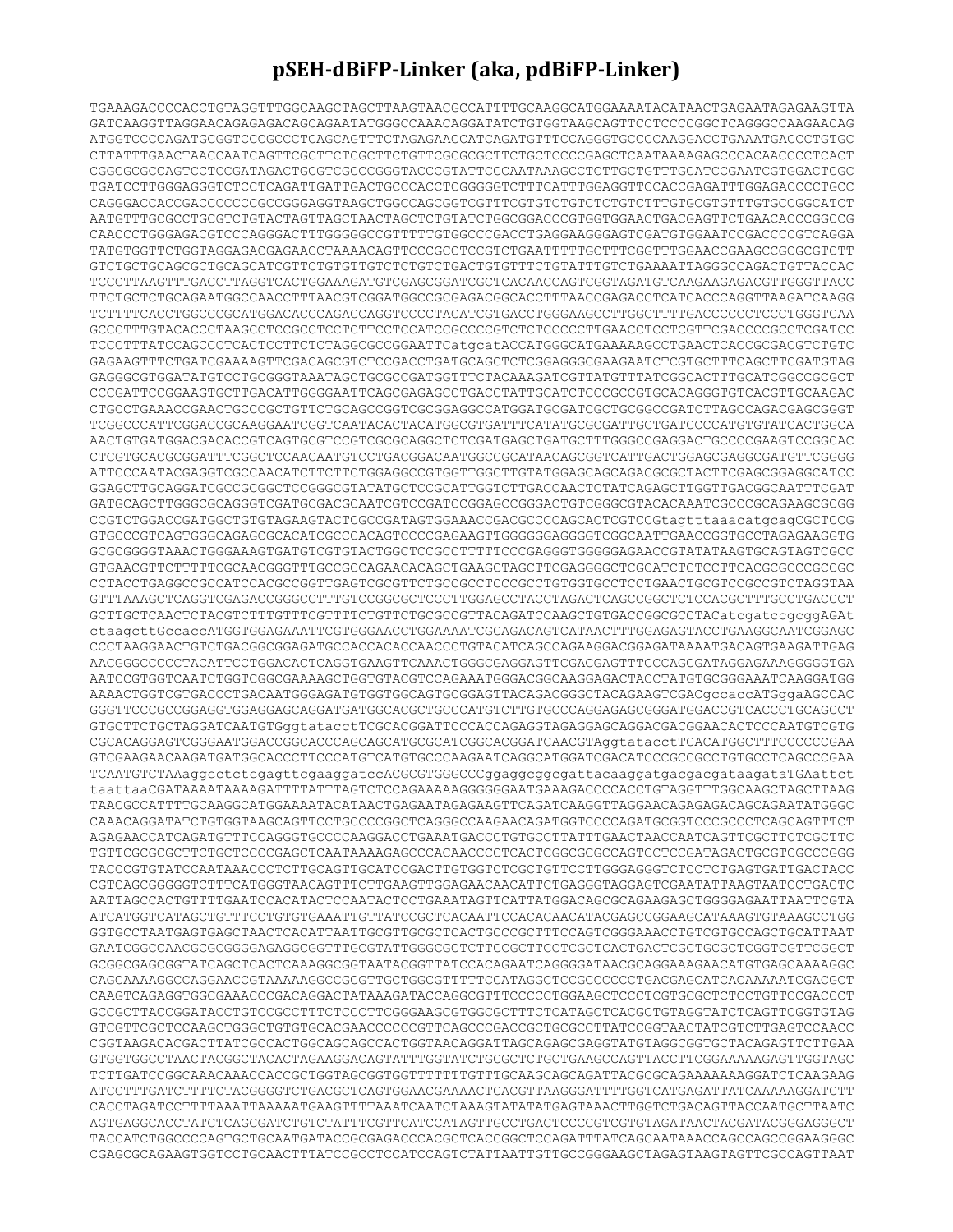AGTTTGCGCAACGTTGTTGCCATTGCTACAGGCATCGTGGTGTCACGCTCGTCGTTTGGTATGGCTTCATTCAGCTCCGGTTCCCAACGAT CAAGGCGAGTTACATGATCCCCCATGTTGTGCAAAAAAGCGGTTAGCTCCTTCGGTCCTCCGATCGTTGTCAGAAGTAAGTTGGCCGCAGT GTTATCACTCATGGTTATGGCAGCACTGCATAATTCTCTTACTGTCATGCCATCCGTAAGATGCTTTTCTGTGACTGGTGAGTACTCAACC AAGTCATTCTGAGAATAGTGTATGCGGCGACCGAGTTGCTCTTGCCCGGCGTCAATACGGGATAATACCGCGCCACATAGCAGAACTTTAA AAGTGCTCATCATTGGAAAACGTTCTTCGGGGCGAAAACTCTCAAGGATCTTACCGCTGTTGAGATCCAGTTCGATGTAACCCACTCGTGC ACCCAACTGATCTTCAGCATCTTTTACTTTCACCAGCGTTTCTGGGTGAGCAAAAACAGGAAGGCAAAATGCCGCAAAAAAGGGAATAAGG GCGACACGGAAATGTTGAATACTCATACTCTTCCTTTTTCAATATTATTGAAGCATTTATCAGGGTTATTGTCTCATGAGCGGATACATAT TTGAATGTATTTAGAAAAATAAACAAATAGGGGTTCCGCGCACATTTCCCCGAAAAGTGCCACCTGACGTCTAAGAAACCATTATTATCAT GACATTAACCTATAAAAATAGGCGTATCACGAGGCCCTTTCGTCTCGCGCGTTTCGGTGATGACGGTGAAAACCTCTGACACATGCAGCTC CCGGAGACGGTCACAGCTTGTCTGTAAGCGGATGCCGGGAGCAGACAAGCCCGTCAGGGCGCGTCAGCGGGTGTTGGCGGGTGTCGGGGCT GGCTTAACTATGCGGCATCAGAGCAGATTGTACTGAGAGTGCACCATATGCGGTGTGAAATACCGCACAGATGCGTAAGGAGAAAATACCG CATCAGGCGCCATTCGCCATTCAGGCTGCGCAACTGTTGGGAAGGGCGATCGGTGCGGGCCTCTTCGCTATTACGCCAGCTGGCGAAAGGG GGATGTGCTGCAAGGCGATTAAGTTGGGTAACGCCAGGGTTTTCCCAGTCACGACGTTGTAAAACGACGGCGCAAGGAATGGTGCATGCAA GGAGATGGCGCCCAACAGTCCCCCGGCCACGGGGCCTGCCACCATACCCACGCCGAAACAAGCGCTCATGAGCCCGAAGTGGCGAGCCCGA TCTTCCCCATCGGTGATGTCGGCGATATAGGCGCCAGCAACCGCACCTGTGGCGCCGGTGATGCCGGCCACGATGCGTCCGGCGTAGAGGC GATTAGTCCAATTTGTTAAAGACAGGATATCAGTGGTCCAGGCTCTAGTTTTGACTCAACAATATCACCAGCTGAAGCCTATAGAGTACGA GCCATAGATAAAATAAAAGATTTTATTTAGTCTCCAGAAAAAGGGGGGAA

## **Zero-Cutters**

| #              | <b>Enzyme</b> | <b>Specificity</b>    |
|----------------|---------------|-----------------------|
| 1              | Avrll         | C CTAG_G              |
| $\overline{2}$ | <b>Bbsl</b>   | <b>GAAGACNN NNNN.</b> |
| 3              | <b>Bcll</b>   | T GATC_A              |
| 4              | <b>B</b> lpl  | GC TNA_GC             |
| 5              | <b>BmgBl</b>  | CAC_GTC               |
| 6              | <b>BsaAl</b>  | YAC.GTR               |
| 7              | <b>BsiWI</b>  | C GTAC_G              |
| 8              | <b>Bsml</b>   | <b>GAATG_CN</b>       |
| 9              | Fsel          | GG_CCGG CC            |
| 10             | Hpal          | GTT_AAC               |
| 11             | <b>Notl</b>   | GC GGCC.GC            |

| 12 | Nrul         | TCG_CGA               |  |  |
|----|--------------|-----------------------|--|--|
| 13 | <b>PfIMI</b> | <b>CCAN, NNN NTGG</b> |  |  |
| 14 | Pmll         | CAC_GTG               |  |  |
| 15 | Psil         | <b>TTA</b> _TAA       |  |  |
| 16 | PspXI        | VC TCGA_GB            |  |  |
| 17 | <b>Sbfl</b>  | CC.TGCA GG            |  |  |
| 18 | Sfil         | GGCCN_NNN NGGCC       |  |  |
| 19 | SnaBl        | TAC_GTA               |  |  |
| 20 | Srfl         | GCCC <sub>AGGGC</sub> |  |  |
| 21 | Swal         | ATTT_AAAT             |  |  |
| 22 | Xcml         | CCANNNN_N NNNNTGG     |  |  |

## **One-Cutters**

| #              | <b>Enzyme</b>  | <b>Specificity</b>                                                                        | Sites &     | <b>Cut positions</b><br>flanks $ $ (blunt $-5$ ' ext. $-3$ ' ext.) |
|----------------|----------------|-------------------------------------------------------------------------------------------|-------------|--------------------------------------------------------------------|
| 1              | Agel           | A CCGG <sub>AT</sub>                                                                      | <u>list</u> | *2529/2533                                                         |
| $\mathfrak{p}$ | <b>AsiSI</b>   | <b>GCG_AT CGC</b>                                                                         | list        | *1788/1786                                                         |
| 3              | <b>BamHI</b>   | G GATC_C                                                                                  | list        | 3852/3856                                                          |
| 4              | <b>BfuAI</b>   | ACCTGCNNNN NNNN_                                                                          | list        | 1737/1741                                                          |
| 5              | <b>BgIII</b>   | A GATC_T                                                                                  | list        | 3000/3004                                                          |
| 6              | <b>BsaBI</b>   | <b>GATNN</b> NNATC                                                                        | list        | #3793                                                              |
| $\overline{7}$ | <b>Bsgl</b>    | GTGCAG(N) <sub>14</sub> _NN                                                               | list        | 2647/2645                                                          |
| 8              | <b>BspDI</b>   | AT CG_AT                                                                                  | <u>list</u> | *#2989/2991                                                        |
| 9              | <b>BspMI</b>   | ACCTGCNNNN NNNN                                                                           | list        | 1737/1741                                                          |
| 10             | <b>BstBI</b>   | TT CG_AA                                                                                  | list        | *3847/3849                                                         |
| 11             | <b>BstEll</b>  | G GTNAC.C                                                                                 | list        | 1086/1091                                                          |
| 12             | <b>BstXI</b>   | <b>CCAN_NNNN NTGG</b>                                                                     | list        | 3020/3016                                                          |
| 13             | Clal           | AT CG <sub>AT</sub>                                                                       | list        | *#2989/2991                                                        |
| 14             | CspCI          | $\triangle NN$ (N) <sub>11</sub> CAA(N) <sub>5</sub> GTGG(N) <sub>10</sub> $\triangle NN$ | <u>list</u> | 2738/2736+2773/2771                                                |
| 15             | <b>HindIII</b> | A AGCT.T                                                                                  | list        | 3006/3010                                                          |